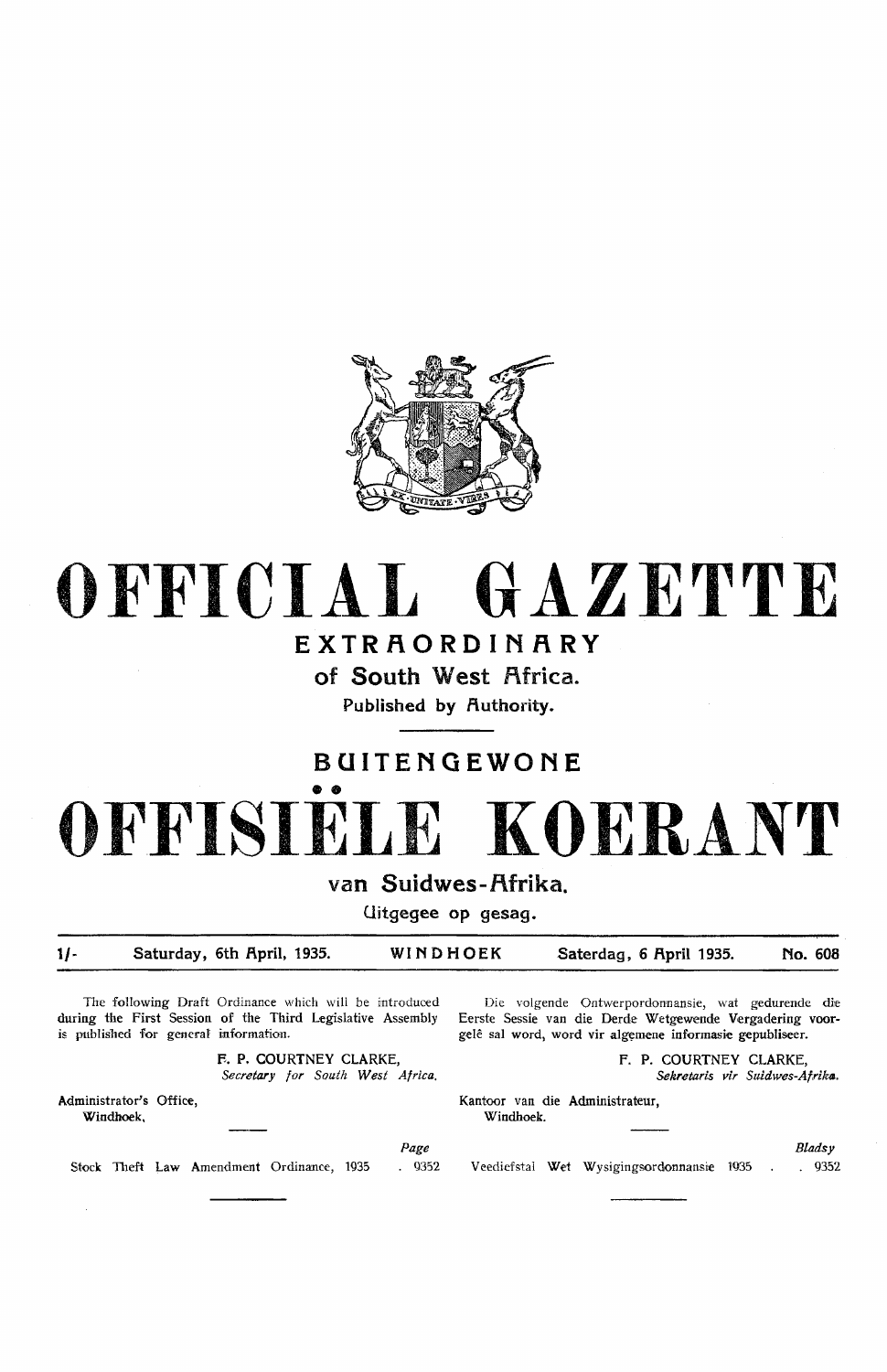### **DRAFI' ORDINANCE**

To provide for the amendment of the law relating to the theft of stock and produce.

BE IT. ORDAINED by the Legislative Assembly for the Territory of South West Africa as follows:-

1. In this Ordinance --

"produce" means the whole or any part of any skins, hides, or horns of stock, any wool, mohair or ostrich feathers;

"public sale" means a sale effected -

- (a) on any public market, or
- (b) by . any shopkeeper during the hours when his shop may by any law in force remain open for the transaction of business, or
- (c) at a public auction by a duly licensed auctioneer **or**  a person acting as auctioneer who, according to law, is exempted from taking out an auctioneer's licence, or
- (d) in pursuance of an order of a competent court;
- "stock" means any horse, mule or ass; any bull, cow, ox, heifer or calf; any sheep, goat, pig or poultry; any domesticated ostrich; and domesticated game or the carcase or portion of the carcase of any such stock;
- "sufficient fence" when applied to wire fences means a fence of not fewer than four wires and not less than ithree feet six inches high; in other cases any fience, walli or hedge through which no stock could pass without breaking same, or any natural boundary through or across which no sheep would ordinarily pass.

**2. A** person who is found in possession of stock **or**  produce in regard to which there is reasonable suspicion that the same has been stolen and is unable to give a satisfactory account of such possession shall be guilty of an offence.

3. A person who in any manner, otherwise than at a public sale, acquires or receives into his possession from any other person stolen stock or stolen produce without having reasonable cause, pmof of which shall be on such first mentioned person, or believing at the time of such acquisition or receipt, that such stock or produce was the property of the person from whom he received it or that such person was duly authorized by the owner thereof to deal' with it or dispose of it shall be guilty of an offence.

4. (1) A person who in any manner enters any land enclosed on all sides with a sufficient fence or any kraal with intent to steal any stock or produce on such land or in such kraal, shall be guilty of an offence;

(2) When a person is charged with a contravention of sub-section (1) of this section the onus shall be on him to prove that he had no intention to steal any such stock or produce, unless he was found proceeding along a road or thoroughfare traversing such land.

5. (1) A person who is charged with the theft of stock or produce may be found guilty of  $-$ 

#### **ONTWERPORDONNANSIE**

Om voorsiening te maak vir die wysiging van die wet met betrekking tot diefstal van vee en produkte.

DIT WORD VERORDEN deur die Wetgewende **Ver**gadering van die Oebied Suidwes-Afrika as volg:-

1. In hierdie Wet beteken -

"Produkte" heel of stukke, velle, huide of horings van vee, asook wol, bokhaar en volstruis-vere.

- "Publieke Verkoop" 'n verkoop gesluit -
	- (a) op 'n openbare mark, of
	- (b) deur 'n winkelier gedurende die ure waarin sy winkel volgens enige bestaande wet vir besigheidstransaksies mag oop bly, of
	- (c) op 'n publieke veiling deur 'n wettig gelisensieërde afslaer of 'n persoon wat ageer as afslaer wat volgens wet, vrygestel is van 'n afslaerslisensie uit te neem, of

(d) ingevolge 'n bevel- van 'n bevoegde Hof.

- "Vee'' 'n perd, muil of donkie, 'n bul, koei, os, vers of kalf; 'n skaap, bok, vark of pluimvee; 'n makvolstruis; makgemaakte wild of die karkas of gedeelte van die karkas van sodanige vee.
- "Voldoende omheining", wanneer dit betrekking het op draadheinings, 'n heining van nie minder as vier drade<br>en nie minder as drie voet ses duim hoog nie; in andergevalle, elke heining, muur of boomheining waar- deur vee nie kan gaan sonder om dit te verbreek nie, of 'n natuurlike begrensing waardeur of waaroor 'n skaap gewoonlik nie sal gaan nie.

2. Iemand wat in die besit gevind word van vee, ten aansien waarvan daar redelike suspisie bestaan dat dit gesteel is, en nie in staat is om bevredigende rekenskap van sodanige besit te gee nie, sal aan 'n oortreding skuldig wees.

3. lemand wat op enige wyse, behalwe by wyse van 'n publieke verkoop, van iemand anders gesteelde vee, of gesteelde produkte verkry of in sy besit neem, sonder redelike grond te hê, die bewyslas waarvan op eersgenoemde persoon sal rus, om ten tyde van sodanige verkryging of ontvangs te glo, dat sodanige vee of produkte die eiendom<br>was van die persoon van wie hy dit ontvang het; of dat sodanige persoon behoorlik deur die eienaar gemagtig was om daaroor te beskik, of om dit van die hand te sit, sal aan 'n oortreding skuldig wees.

4. (1) lemand wat op enige wyse grond wat rondom met 'n voldoende heining ingekamp is, of 'n kraal betree, met die voorneme om vee of produkte op sodanige grond, of in sodanige kraal te steel, sal aan 'n oortreding skuldig wees.

(2) Wanneer 'n persoon aangekla staan van 'n oortreding van Subartikel (1) van hierdie artikel, sal die bewyslas op hom rus om te bewys dat hy geen voorneme gehad het om sodanige vee of produkte te steel nie, tensy ·hy langs 'n pad :of deurgang, wat deur sodanige grond loop, gevind **was.** 

·5. (1) Iemand wat aangekla staan weens diefstal van vee of produkte, kan skuldig bevind word vir:-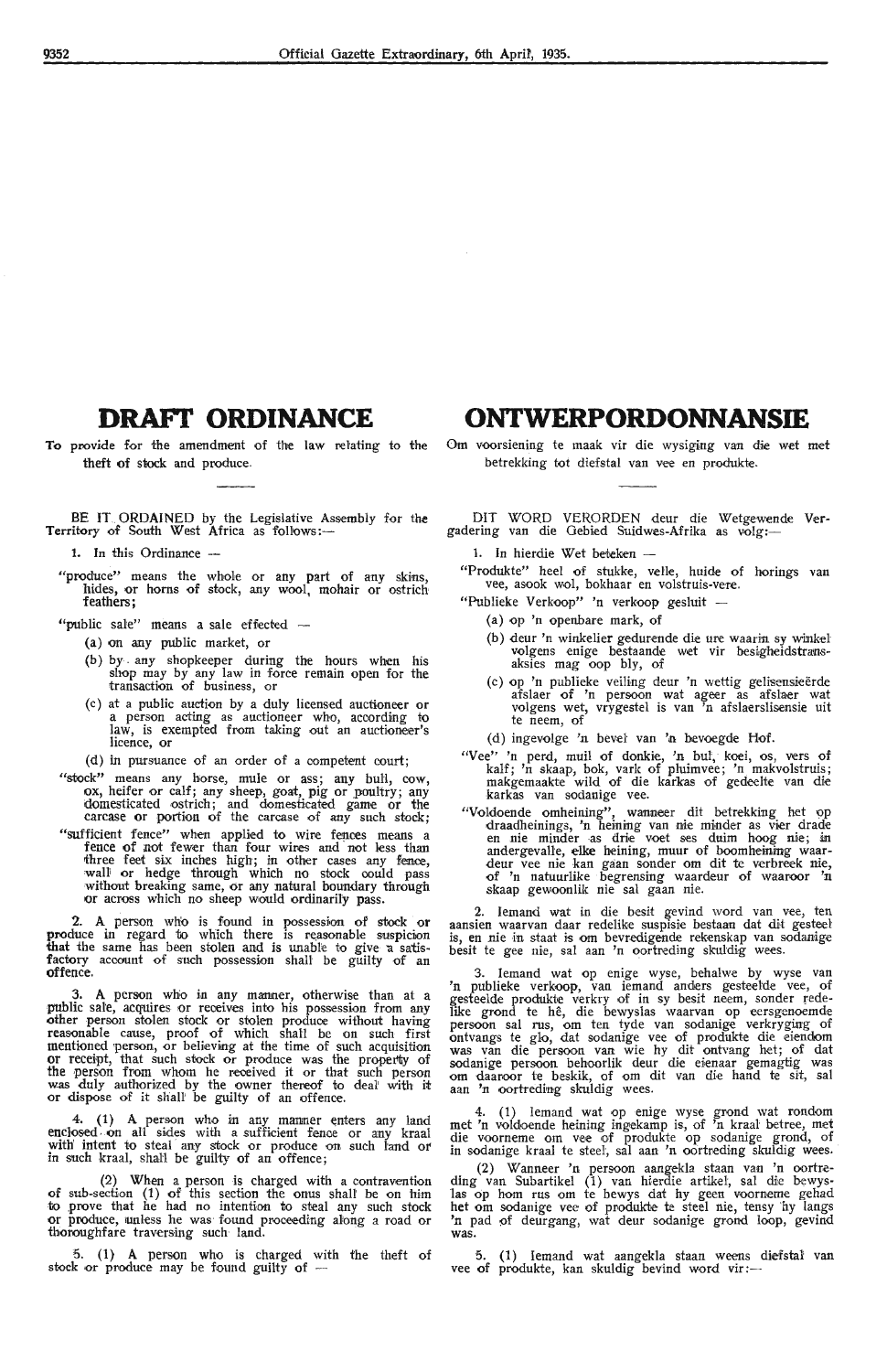- (a) the theft of or an attempt to commit the theft of such stock or produce; or
- (b) receiving such stock or produce knowing the same to have been stolen; or
- (c) inciting, instigating, commanding or procuring another person
	- ( 1) to steal such stock or produce; and
	- (2) to receive such stock or produce;

or

- (d) knowingly disposing of, or knowingly assisting in the disposal of, stock or produce, which has been stolen or which has been received with knowledge of it having been stolen; or
- (e) contravening section  $two$  or three of this Ordinance.

(2) A person charged with the theft of stock or produae belonging to a particular person may be found guilty of any of the offences mentioned in the preceding sub-section, notwithstanding the fact that the prosecution has failed to prove that such stock or pmduce actually did belong to such particular person.

6. **A** person who for purposes of trade makes or accepts delivery between the hours of sunset and sunrise of any stock or produce sold or purchased or otherwise disposed of or acquired **by** him in any other manner than at a public sale shall be guilty of an offence.

7. (1) In addition to any powers of arrest conferred by any other law, any person may, without warrant, arrest any other person upon reasonable suspicion that such other person has committed the offence mentioned In section *¢wo*  or four of this Ordinance.

(2) Whenever any Justice of the Peace, member of the police force, or owner, Lessee or occupier of land reason- ably suspects that any person has in or under any receptacle or covering, or in or upon any vehicle any stolen stock or produce, such Justice of the Peace, member of the police force, owner, lessee· or occupier may without warrant search such receptacle or vehicle and remove such covering, and if he thereupon finds any stock or produce which he reasonably suspects to have been stolen he may without warrant arrest such person and shall as soon as possible convey him and the stock or produce so found to a police station or charge office.

8. ( 1) A person who, under colour of this Ordinance, wrongfully and maliciously or without probable cause arrests any other person or effects any search shall be guilty of an offence.

(2) that the was not shall be upon the accused. In any charge under this section the onus of proof arrest or search which is the subject of the charge wrongful and malicious or without probable cause

(3) Nothing in this section contained shall be construed as taking away or diminishing any civil right or liabilty in respect of a wrongful or malicious arrest.

9. Notwithstanding anything to the contrary contained in any law relating to Magistrates' Courts or .in any ,other law, such courts shall have special jurisdiction in cases of a conviction for the offences (a), (b), (c) or (d) mentioned in section *five* of this Ordinance, to impose -

- (a) on a first conviction (i) imprisonment for any period not exceeding eighteen months or (ii) imprisonment with spare diet .or solitary confinement, or both, for any period not exceeding three months, or (iii) whipping not exceeding ten strokes in number, or  $(iv)$  both such whipping and imprisonment for any period not exceeding eighteen months, or (v) a fine not exceeding two hundred pounds, or (vi) both such fine and imprisonment for a period not exceeding eighteen months;
- (b) on a second or subsequent conviction  $(i)$  imprisonment for any period not exceeding two and a half years, or (ii) whipping not exceeding fifteen strokes in number, or (iii) both such whipping and such imprisonment.

10. **A** person who contravenes any of the provisions of this Ordinance for which no penalty is otherwise provided shall on conviction be liable to a fine not exceeding one hundred pounds or to imprisonment not exceeding one year or to both such fine and such imprisonment.

- (a) diefsfal of poging tot diefstal van sodanige vee of produkte; of
- (b) ontvangs va:n sodanige vee of produkte, met voor- kennis <lat dit gesteel is; of
- (c) die aansporing, aanhitsing, beveel of beweeg van iemand anders om
	- ( i) sodanige vee of produkte te steel; of
	- (ii) sodanige vee of produkte te ontvang;
	- **of**
- (d) dat hy met voorkennis vee of produkte, wat gesteel is, of ontvang is, met voorkennis dat dit gesteel is, van die hand gesit het of gehelp het van die hand sit; of
- (e) oortreding van artikels twee of drie van hierdie Ordonnansie.

(2) Iemand wat aangekla staan weens diefstal van vee of produkte wat aan 'n bepaalde persoon behoort kan skuldig gevind word aan enigeen van die oortredinge in die voorafgaande subartikel genoem, nieteenstaande die feit dat die Kroon nie daarin geslaag het om te bewys dat sodanige vee<br>of produkte aan sodanige bepaalde persoon behoort nie.

6. lemand wat tmsen die ure van sonsondergang en sonsopgang, vir handelsdoeleindes, enig,2 vee of produkte wat anders dan op 'n publieke verkoop deur hom verkoop, gekoop of andersins van die handgesit of aangeskaf is, aflewer of ontvang sal aan 'n oortreding skuldig wees.

7. (1) Behalwe die magte van arrestasie deur enige ander wet verleen kan enigiemand, sonder lasbrief, 'n ander persoon arresteer op redelike suspisie dat sodanige ander persoon die oortredinge in artikels twee of vier van hierdie Ordonnansie vermeld begaan het.

(2) Wanneer enige Vrederegter, lid van due polisiemag, of 'n eienaar huurder of bewoner van grond redelike suspisie het dat enige persoon in of enige bak of bedekking of in of op enige rytuig gesteelde vee of produkte het, kan sodanige Vrederegter, lid van die polisiemag, eienaar, huurder of bewoner sodanige bak of rytuig sonder lasbrief ondersoek<br>en sodanige bedekking verwyder en as hy daarop enige vee<br>of produkte vind wat hy redelikerwyse kan dink dat dit gestael kan wees, kan hy sodanige persoon sonder lasbrief arresteer en moet hy hom, tesame met die vee of produkte aldus gevind, so spoedig moontlik na 'n polisiepos of aanklagskantoor vervoer.

8. (1) Iemand wat onder voorwensel van hierdie Ordonnansie, onregmagtiglik en kwaadwilliglik, of sonder waarskynlike gronde, iemand-anders arresteer of 'n ondersoek onderneem sal aan 'n oortreding skuldig wees.

(2) By 'n aanklag ingevolge hierdie artikel sal die bewyslas, dat die arrestasie of die ondersoek nie onregmatig<br>en kwaadwillig of sonder waarskynlike gronde was nie, op die beskuldigde rus. '

(3) Geen bepaling van hierdie artikel sal enige siviele reg of verpligting met betrekking tot 'n onregmatige of kwaadwillige arrestasie vernietig of inkort nie.

9. Nieteenstaande enige teenstrydige bepalinge in enige wet met betrekking tot Magishaatshowe, of enige ander wet, sal sodanige howe spesiale jurisdiksie hê om in geval van 'n skuldigbevinding vir die oortredinge (a), (b), (c) of (d), in artikel vyf van hierdie Ordonnansie genoem die volgende m artiker vyz van n<br>strawwe op te lê:--

- (a) By die eerste veroordeling (i) gevangenisstraf vir 'n tydperk van hoogstens 18 maande, of (ii) gevangenisstraf met ryswater of selstraf of albei vir 'n tydperk van hoogstens drie maande, of (iii) lyfstraf van nie meer<br>as tien houe nie, of (iv) beide sodanige lyfstraf en<br>gevangeni:straf vir 'n tydperk van hoogstens agtien maande, of (v) 'n boete van nie honderd pond te bowe gaande nie, of (vi) beide sodanige boete en gevangenisstraf vir 'n tydperk van hoogstens agtien maande;
- (b) by 'n tweede of later veroordeling (i) gevangenisstraf vir enige tydperk van hoogstens twee en 'n half jaar, of (ii) lyfstraf van nie meer as vyftien houe nie, of (iii) beide sodanige lyfstraf en sodanige gevangenisstraf.

10. Iemand wat enige bepaling van hierdie Ordonnansie waarvan andersins geen straf bepaal is nie, oortree, sal op skuldigbevinding onderhewig wees aan 'n boetestraf van hoog-<br>stens honderd pond of gevangenisstraf van hoogstens een jaar, of beide sodanige boetestraf en sodanige gevangenisstraf.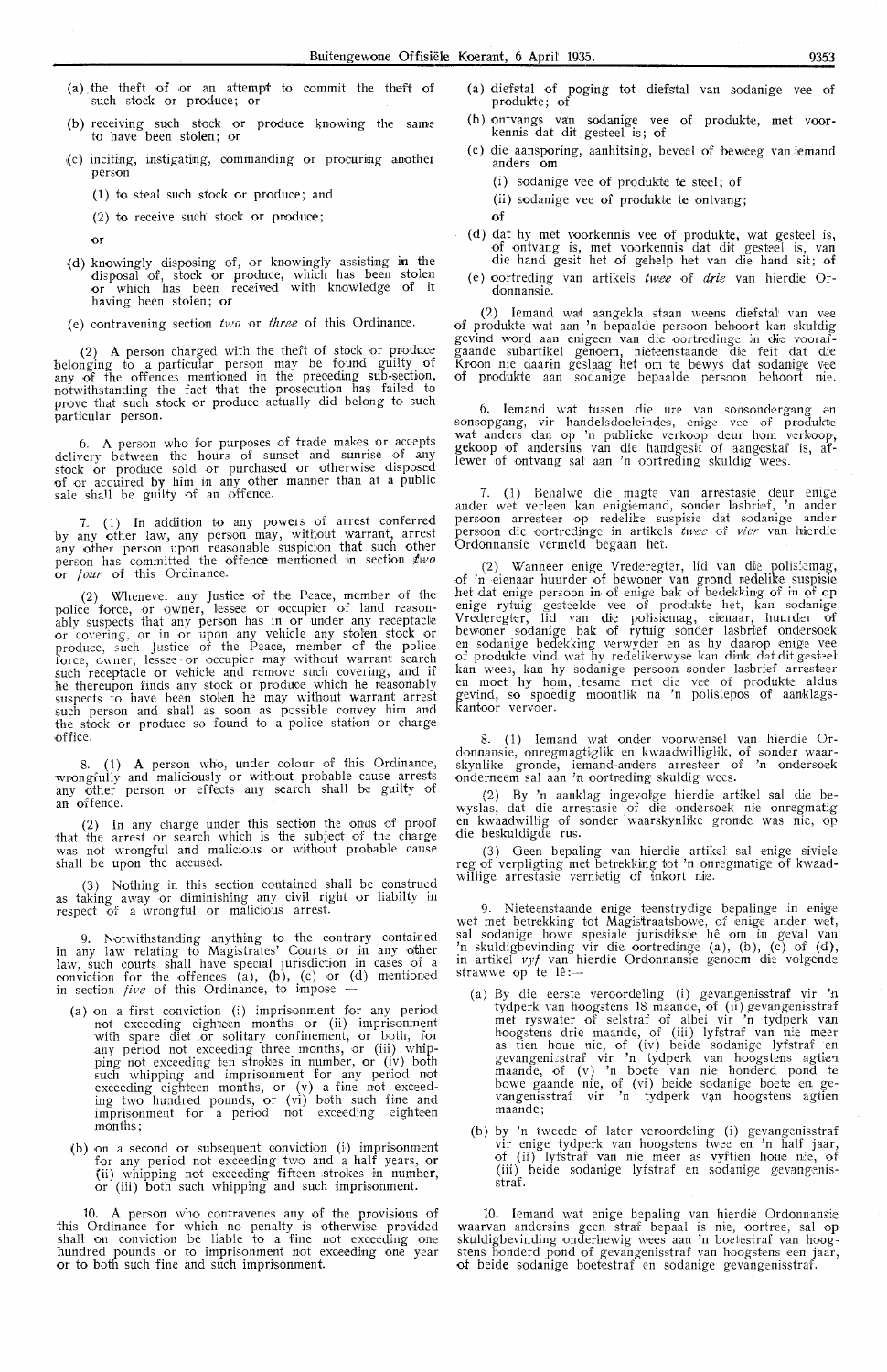11. (1) In all cases of a conviction for the offences<br>(a), (b), (c), or (d) mentioned in section *five* of this Ordi-<br>in which —

- (a) the court is satisfied that the stock or produce which forms the subject matter of the charge is the property of some particular person;
- (b) such stock or produce has not been recovered, or, if recovered, is worth less than its market value at the time of the theft; and
- (c) the owner of such stock or produce does not apply<br>under the provisions of the Criminal Procedure and<br>Evidence Act, 1917 (Act No. 31 of 1917 of the Parlia-<br>ment of the Union of South Africa as amended and ment or the Ohion of South Pitted as amounts of the<br>applied to the Territory of South West Africa by the<br>Criminal Procedure and Evidence Proclamation, 1919)<br>(Proclamation No. 20 of 1919), for compensation,

the court shall, in addition to any sentence which it may<br>impose, impose on the person so convicted a fine not exceed-<br>ing the full market value of such stock or produce at the<br>time when the theft was committed if the said not exceeding twelve months.

(2) Should more than one person be convicted of the theft of the same stock or produce the payment of such fine shall be a liability to all such persons jointly and severally and payment of any portion thereof by or on beh portion.

(3) Such fine may be recovered in the manner provided by section *three lundred and forty-six* of the Criminal<br>Procedure and Evidence *Act*, 1917, applied as aforesaid and<br>any amount so recovered shall be paid to the owner of the<br>stolen stock or produce subject to the

(4) No such fine shall be imposed upon a person under the age of sixteen years.

12. In regard to such communally occupied native reserves as the Administrator may from time to time by notice in the<br>Gazette prescribe, it is provided as follows: -

- (1) the head of any native kraal or werf shall be responsible for the value and damages of any stolen stock, the spoor of which is traced to such kraal or werf.
- (2) The owner, or the representative of the owner of any stolen stock, the spoor of which has become lost or obliterated shall have the right of search for any traces of such stock in any hut, kraal, werf, enclosure or lands in that neighbourhood and any person refusing<br>to permit such search shall be responsible for the value of the stock stolen.
- (3) When the owner, or the representative of the owner of any stock is on the spoor of such stock, it shall of any sock is on the spoot of state is present to have the person to demand from the persons<br>living in the neighbourhood all reasonable assistance<br>in following up such spoor, and whoever neglects or<br>refuses to give such a or whoever by wilful obstruction or malice causes the obliteration or loss of such spoor, shall be liable for the value of the stock stolen.
- (4) When such spoor cannot be traced to any specific<br>kraal or kraals, werf or werven, but is lost or becomes<br>obliterated on any lands, then the responsibility for the obliterated on any lands, then the responsibility for the<br>value of such stolen stock shall devolve upon the<br>heads of the kraals or werven adjacent to and surround-<br>ing the spot where such spoor has been lost or ob-<br>literat

11. (1) In alle gevalle van veroordeling vir die oor-tredinge (a), (b), (c) en (d) in Artikel *vyf* van hierdie Ordonnansie genoem waarin —

- (a) die Hof oortuig is dat die vee of produkte waaroor die aanklag gaan die eiendom is van een of ander bepaalde persoon;
- (b) sodanige vee of produkte nie terug gekry is nie, of indien teruggekry, minder werd is dan die marks-<br>waarde ten tyde van die diefstal daarvan; en
- (c) die eienaar van die veel van die dielstal daarvan, en<br>die bepalinge van die krimmele Prosedure en Bewys-<br>lewerings Wet 1917 (Wet No. 31 van 1917 van die<br>Parlement van die Unie van Suid-Afrika soos geamen-<br>deer en op di pensasie aansoek doen nie;

pensasie aansoek doen me;<br>moet die Hof, behalwe enige vonnis wat dit mag vel, sodanige<br>persoon 'n boete oplê van nie hoër as die markswaarde van<br>sodanige vee of produkte ten tyde van die diefstal, as die<br>gesegde vee of pro gaande nie.

gaande met.<br>
(2) Ingeval meer dan een persoon veroordeel geword<br>
is vir diefstal van dieselfde vee of produkte, sal die be-<br>
taling van sodanige boete 'n gesamentlike en afsonderlike<br>
verpligting van al sodanige persone we gedeelte, onthef.

(3) Sodanige boete kan verhaal word op die wyse soos<br>bepaal deur artikel *driehonderd ses-en-veertig* van die Kriminele<br>Prosedure en Bewyslewerings Wet 1917, toegepas so as gerioscuite en bewysiewerings wet 1911, toegepas so as ge-<br>meld en enige bedrag aldus verhaal moet aan die eienaar<br>van die gesteelde vee of produkte oorbetaal word mits<br>egter die gesegde eienaar sekuriteite *de restituendo*

(4) Geen sodanige boete sal 'n persoon onder die ouder-<br>dom van sestien jare opgelê word nie.

12. Met betrekking tot sodanige gemeenskaplike bewoon-<br>de naturelle reservate as wat die Administrateur van tyd<br>tot tyd deur kennisgewing in die Offisiële Koerant mag be-<br>paal, sal die volgende bepalinge van krag wees:--

- (1) Die hoof van enige naturelle kraal of lokasie sal verantwoordelik wees vir die waarde van, en skadevergoeding met betrekking tot gesteelde vee, die spore waarvan tot by of in sodanige kraal of lokasie gevolg word.
- (2) Die eienaar, of die verteenwoordiger van die eienaar, Die eienaar, of die Verteenwoordiger van de eienaar, van gesteelde vee, waarvan die spoor verlore of tot<br>tie gegaan het, sal geregtig wees om te soek vir<br>enige spore van sodanige vee in enige hut, kraal,<br>lokasie, omheining
- toe te laat sal verantwoordelik wees vir die waarde<br>Vanneer die eienaar of die verteenwoordiger van die<br>eienaar, van vee op die spoor van sodanige vee is,<br>sal so iemand geregtig wees om van mense wat in<br>die omgewing woon a deur sodange versuit of weering des versues of versues of enginement<br>wat deur moedswillige obstruksie of kwaadwilligheid<br>wat deur moedswillige obstruksie of kwaadwilligheid<br>die vernietiging of verlies van sodanige spoor ve
- (4) Wanneer sodanige spoor nie na enige bepaalde kraal,<br>of krale, lokasie of lokasies gevolg kan word nie, maar<br>op enige grond verlore of vernietig raak, val die ver-<br>antwoordelikheid vir die waarde van sodanige gesteelde<br> vee op die hootde van die aangrensende en omliggende<br>
krale of lokasies waar die spoor verlore gegaan of<br>
vernietig geraak het, en met die oog op die kompensa-<br>
sie van die eienaar van sodanige gesteelde vee sal<br>
enige bev te word nie, om op te maak vir die hele waarde, of so na as moontlik die hele waarde, van die gesteelde vee.